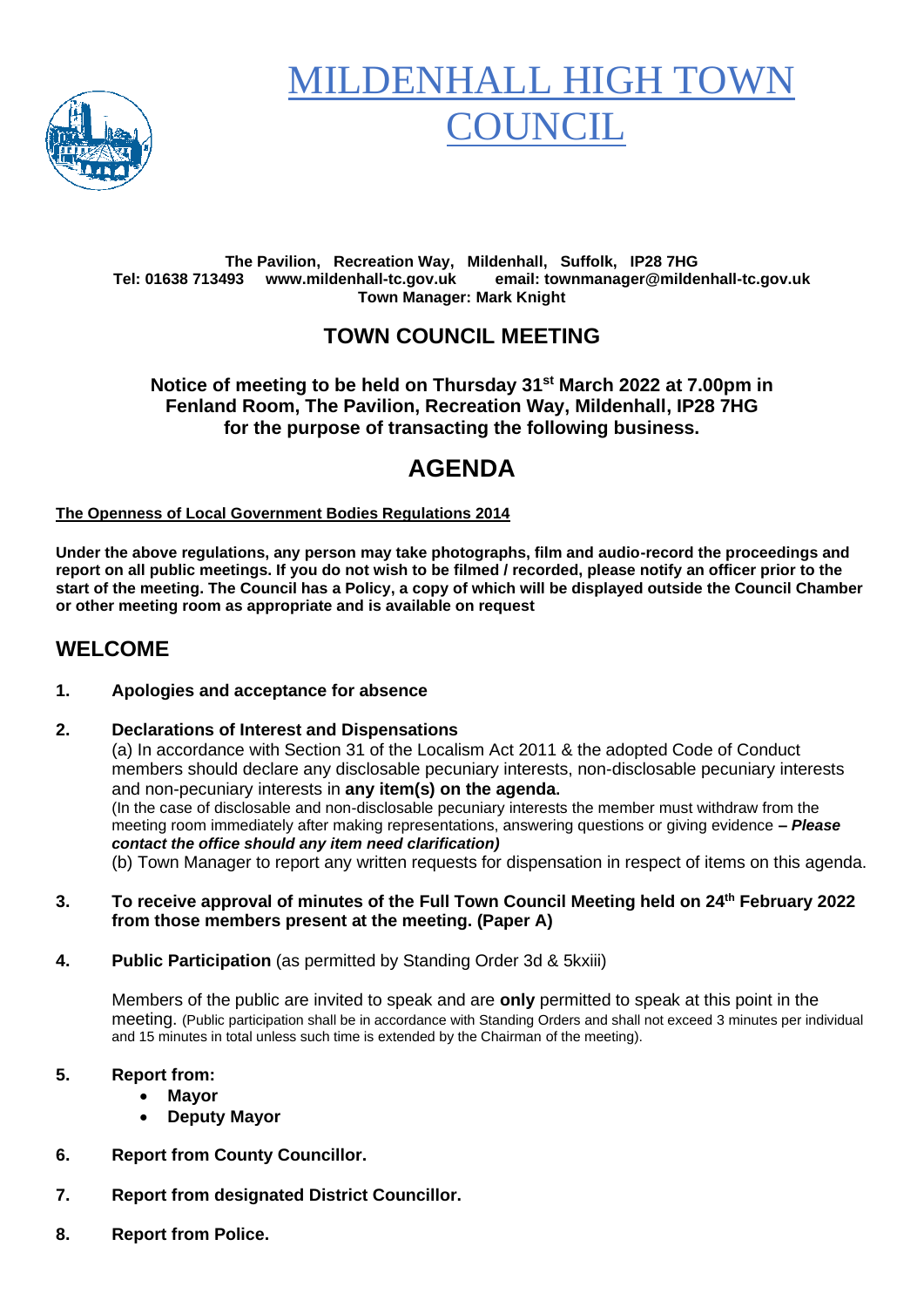#### **9. Report from RAF Mildenhall Base.**

#### **10. Financial Matters 2021/22**

- 10.1 Bank Reconciliation up to 28th February 2022. **(Paper B)**
- 10.2a Approval of Accounts Payments 1 st February to 28th February 2022. **(Paper C)**
- 10.2b Approval of Accounts Receipts 1 st February to 28th February 2022. **(Paper D)**
- 10.3 To receive an update regarding current debtors to the Town Council **(see recommendation sheet)**
- 10.4 To receive and ratify the Asset Resister **(Paper E)**
- 10.5 To consider a grant application from the Mildenhall Special Educational Needs support group **(Paper F)**
- 10.6 To consider a quote for a beacon for the Queen's Platinum Jubilee **(Paper G)**
- 10.7 To consider a quote for additional CCTV and lighting around Council buildings **(Paper H)**

#### **11. General Matters**

- 11.1 Update from Town Manager regarding Action Sheet. **(Paper I)**
- 11.2 To receive the quarterly LCRS Risk Management Report **(Paper J)**
- 
- 11.3 Verbal update on Lark in the Park.<br>11.4 To set a date for the Cemetery Exte To set a date for the Cemetery Extension Working Group to discuss an operations plan.
- 11.5 Presentation from the Environment Agency.
- 11.6 To receive a report on the Welcome Back Funding **(Paper K)**
- 11.7 To consider a funding proposal for Mildenhall in Bloom **(Paper L)**
- 11.8 To nominate a Councillor or individual to take part in a Torch Relay for the Festival of Suffolk **(Paper M)**

#### **12. Planning Committee**

12.1 To receive the minutes from the meeting of this committee from the 8 th March 2022 **(Paper N)**

#### **13. Establishment and Policy Committee**

- 13.1 To consider and approve the Grant Awarding Policy and Application Form **(Paper O)**
- **14. To consider a resolution under the Public Bodies (Admission to Meetings) Act 1960 to exclude the press and public for the duration of the following items in view of the confidential and personal nature of the business to be transacted. If resolved, such items to be dealt after the item that confirms details of the next meeting.**

#### **15. Personnel Committee**

- 15.1 To receive the minutes from the meeting of the 24th March 2022 **(Paper P)**
- 15.2 To consider and ratify the recommendations regarding staffing **(see recommendation sheet)**
- 15.3 To consider and ratify the recommendations regarding the Town Manager **(see recommendation sheet)**
- 15.4 To consider and ratify a staffing proposal **(Paper Q)**

#### **16. Exchange of information**

#### **17. Time and Venue of next Council meeting on Thursday 28 th April 2022 at 7pm in the Fenland Room of The Pavilion.**

# **CLOSE**